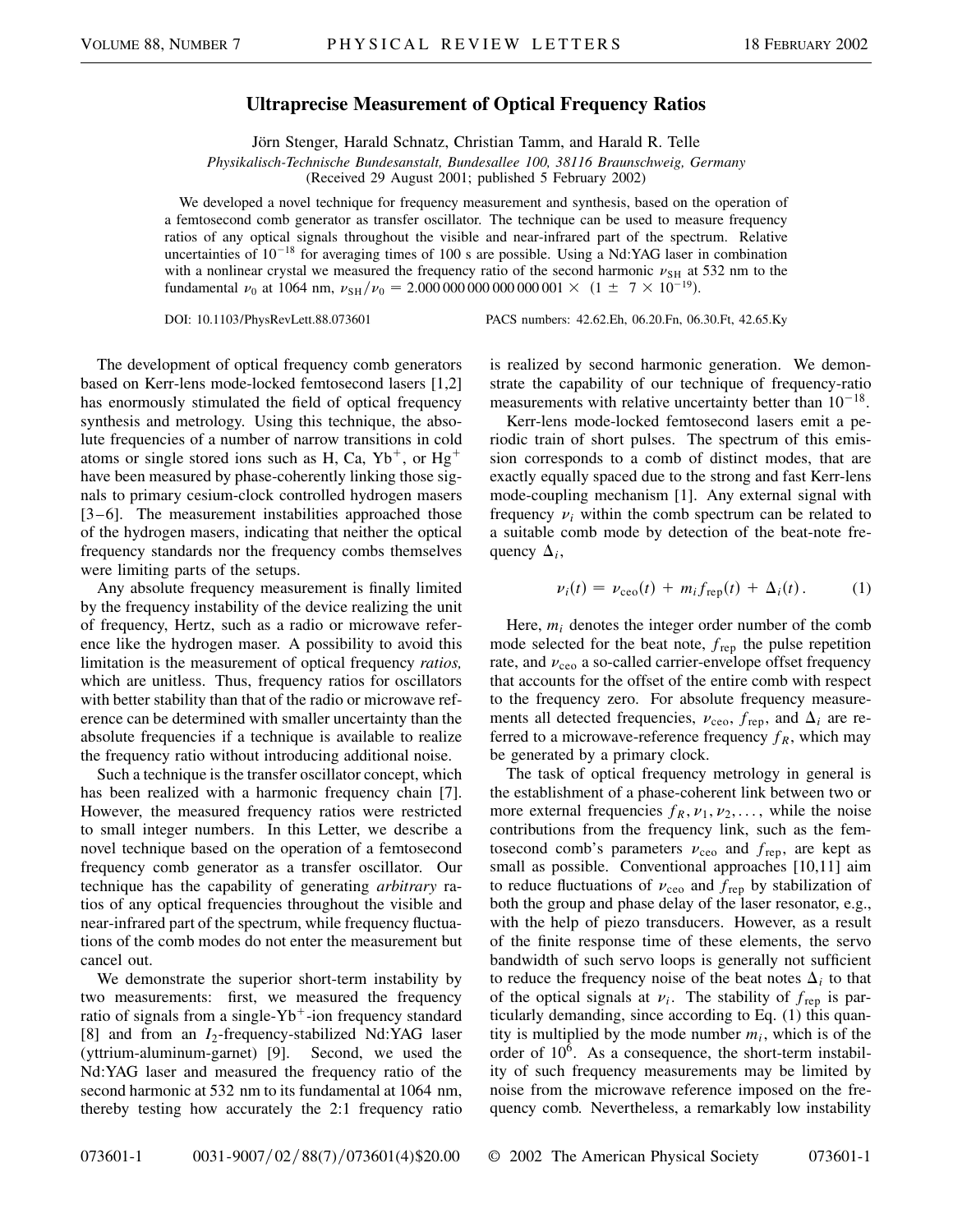of  $7 \times 10^{-15}$  at 1 s has been achieved with this technique [11].

Our novel approach completely differs in handling the technical frequency contributions. We synthesize one radio frequency signal containing all necessary information from the external optical signals. This radio frequency is independent of  $v_{ceo}$  and  $f_{rep}$  and is thus immune against noise contributions from the femtosecond laser. The frequency  $v_{ceo}$  cancels out in real-time signal processing and the detection of *f*rep is not required at all.

The setup is sketched in Fig. 1. Three signals are detected:  $v_{ceo}$  and two beat signals of two external frequency standards with modes of the femtosecond frequency comb,  $\Delta_1$  and  $\Delta_2$ . The sum frequency of  $\Delta_1$  and  $\nu_{ceo}$  is generated by a mixer. The sum frequency of  $\Delta_2$  and  $\nu_{\text{ceo}}$ is additionally processed with a direct-digital-synthesis IC (DDS). Such a device generates an output signal from an input signal with a frequency ratio given by a long digital tuning word. It numerically approximates the ratio of the two integers  $m_1$  and  $m_2$  by  $j/2^n$ , where *j* is an integer and *n* the bit length of the tuning word. The resulting possible error is negligible for commercially available  $n = 48$  bit devices. As a result of this signal processing, one obtains

and

$$
\nu_B = (\nu_{\rm ceo} + \Delta_2) \frac{m_1}{m_2}.
$$

 $\nu_A = \nu_{\rm{ceo}} + \Delta_1$ 

Generating the difference frequency of both signals with the help of a mixer, we find using Eq. (1)

$$
\nu_C = \nu_A - \nu_B = \nu_1 - \nu_2 \frac{m_1}{m_2}.
$$

This frequency  $\nu_C$  is a measure for the (small) deviation of the optical signal's frequency ratio  $\nu_1/\nu_2$  from  $m_1/m_2$ . Since  $\nu_C \ll \nu_1, \nu_2$ , the requirements on the radio frequency reference are in general not demanding, i.e., it is not necessary to refer  $\nu<sub>C</sub>$  to a cesium-clock controlled hydrogen maser. Alternatively,  $v_C$  can be referred to one



FIG. 1. Linking two optical frequencies with a femtosecond comb: real-time signal processing scheme.

of the optical frequency standards with the help of the detection of the repetition rate *f*rep. In this case, a selfreferenced measurement system is established, independent of the realization of the unit Hertz.

The frequency  $\nu<sub>C</sub>$  carries the full information of the fluctuations of the ratio  $\nu_1/\nu_2$ , but it is independent of the properties of the femtosecond laser, i.e., it is independent of both the frequency fluctuations of  $v_{ceo}$  and the repetition rate *f*rep. The complete cancellation of all femtosecond comb parameters realizes the transfer principle. The essential requirement is that Eq. (1) holds for the instantaneous phase angles. Technically, the cancellation requires a sufficiently fast detection of the optical signals, but no active stabilization as in the conventional approach mentioned above. This requirement can be easily fulfilled using fast photodetectors given the typical Fourier frequency range of the noise of  $v_{ceo}$  and the beat signals  $\Delta_1$  and  $\Delta_2$ .

The femtosecond frequency comb is generated by our Kerr-lens mode-locked Ti:sapphire laser, similar to that described in [12]. The pulse duration and repetition rate are  $\le$ 15 fs (FWHM) and 100 MHz, respectively. Approximately 30 mW of the laser output is coupled into a 10 cm long piece of air-silica microstructure (MS) fiber [13], leading to an output spectrum that extends from about 500 nm to about 1100 nm. The carrier-envelope-offset frequency  $\nu_{ceo}$  is measured via the beat note of a few ten thousand frequency-doubled infrared comb lines at 1080 nm with fundamental lines at 540 nm. The beat notes of the external optical signals with comb modes are detected with fast pin photo diodes. More technical details related to the setup and the signal processing scheme in Fig. 1 can be found in Ref. [14].

For the two frequency ratio measurements we chose two frequency standards generating three different reference frequencies: (i) The subharmonic of the output of a single-ytterbium-ion frequency standard [8] at  $v_{\text{Yb}} = 344\,179\,449\,\text{MHz}$  (871 nm), (ii) the single-frequency output of a Nd:YAG laser at  $v_0 =$ 281 606 335 MHz (1064 nm), that was frequency stabilized to an iodine transition, and (iii) the second harmonic of the Nd:YAG laser's emission at  $v_{\text{SH}} =$ 563 212 670 MHz (532 nm), generated by a periodically poled KTP crystal.

Both the frequency  $\nu_{\text{Yb}}$  [6] and  $\nu_0$  [15] were previously measured with respect to a primary cesium atomic clock.

In the first experiment we measured the ratio between  $\nu_{\text{Yb}}$  and  $\nu_0$ . With respect to Fig. 1, the beat note of  $\nu_{\text{Yb}}$ with a comb mode was  $\Delta_1$  and that of  $\nu_0$  was  $\Delta_2$ . We obtained

$$
\frac{\nu_{\text{Yb}}}{\nu_0} = 1.222\,200\,739\,113\,\times\,(1\,\pm\,3\times10^{-12})\,.
$$

The uncertainty was dominated by the reproducibility of the iodine-stabilized Nd:YAG laser.

The Allan standard deviation is shown in Fig. 2 (squares). The data for short averaging times (open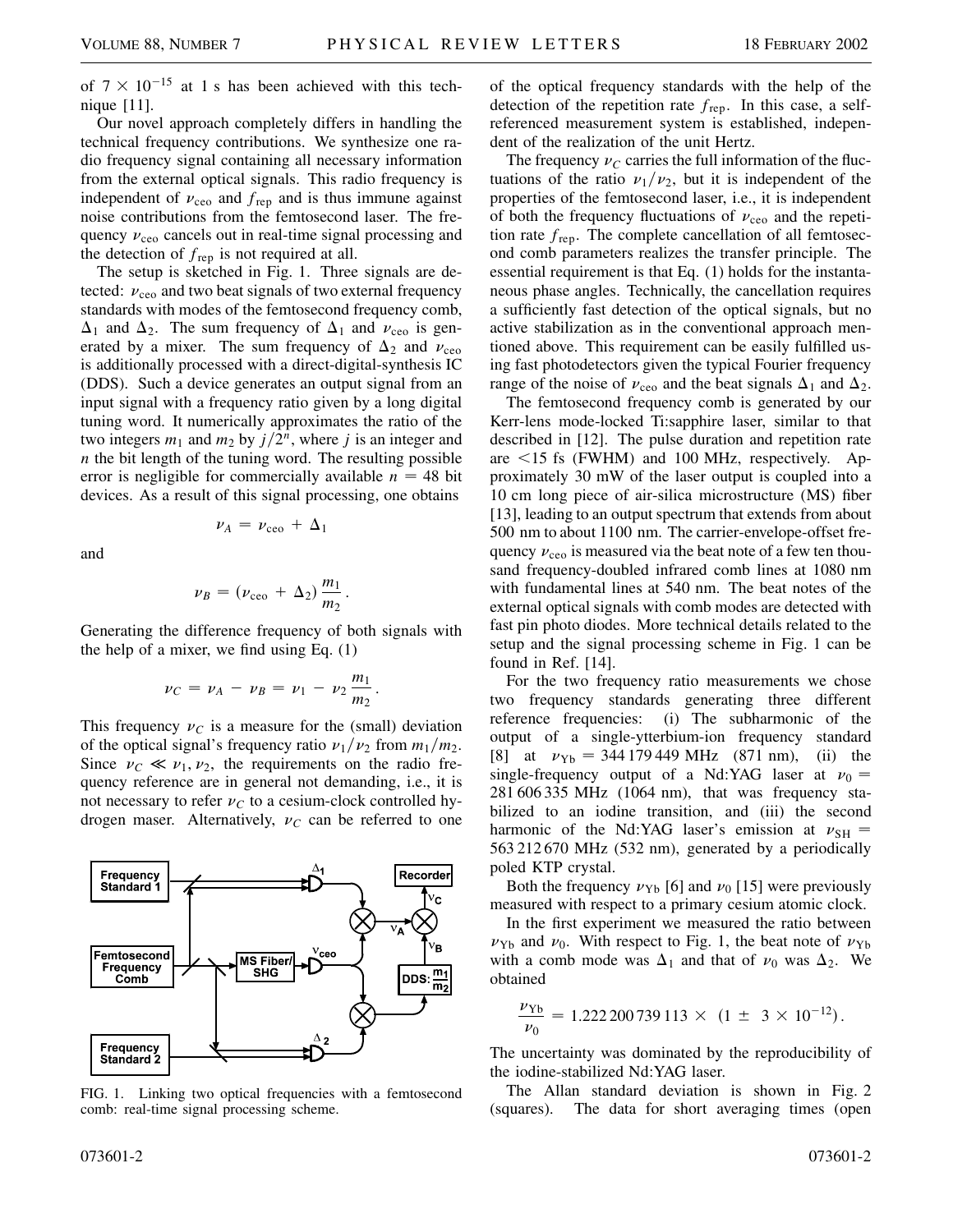

FIG. 2. Measured Allan standard deviation of two frequencyratio measurements using the  $Yb^+$  and Nd:YAG reference frequencies (squares) and the second harmonic and fundamental of a Nd:YAG laser (circles). The frequency instability of a typical microwave reference (hydrogen maser) is included for comparison (dashed line).

squares) were derived from the signal  $v_c$  (in Fig. 1). For long averaging times, the real-time processing is not necessarily required. Instead, the frequency ratio can be calculated offline from averaged values (e.g., 1 s) of  $\nu_{\rm{ceo}}, \Delta_1$ , and  $\Delta_2$  (solid squares in Fig. 2). Both data sets agree in the overlapping range between 1 and 8 s.

Similar uncertainty levels have been obtained by direct comparison of two Nd:YAG lasers, indicating a limitation of our measurement by the Nd:YAG laser. We concluded that the stability of the reference signal pair was not good enough to investigate any possible noise contribution from the femtosecond comb. Therefore we used in the second experiment the signal  $\nu_0$  and its second harmonic  $\nu_{\text{SH}}$ that was generated in a nonlinear crystal. The frequencydoubling process enabled the generation of a pair of reference frequencies with completely correlated fluctuations, leading to a fixed frequency ratio 2:1 even for the shortest averaging times. With respect to Fig. 1, the beat note of  $\nu_{SH}$  with a comb mode was  $\Delta_1$  and that of  $\nu_0$  was  $\Delta_2$ . The DDS was replaced by a frequency doubler. Both comb lines generating the beat notes at the fundamental and the second harmonic were themselves generated in the microstructure fiber.

The experimental result for the frequency ratio of the second harmonic and the fundamental from the Nd:YAG laser is

$$
\frac{\nu_{\text{SH}}}{\nu_0} = 2.000\,000\,000\,000\,000\,001 \times (1 \pm 7 \times 10^{-19}).
$$

This measurement sets a new limit on the relative error of the 1:2 ratio of the frequency doubling process in a nonlinear crystal of smaller than  $10^{-18}$ . This limit is more than 5 orders of magnitude below previous experimental limits [16]. It should be noted that second harmonic generation has been employed not only for the generation of  $\nu<sub>SH</sub>$  but also for the generation of  $\nu<sub>ceo</sub>$ . However, the conditions differed substantially. Whereas  $v_{ceo}$  was generated by SHG of many thousands of comb line near 1080 nm,  $\nu<sub>SH</sub>$  was obtained by frequency doubling of one single line.

Figure 2 shows the Allan standard deviation for the measurement (circles). A value of  $1 \times 10^{-16}$  is achieved at 1 s. Indeed, the instability is more than 2 orders of magnitude smaller than for the  $v_{Yb}/v_0$  measurement, for which already high quality oscillators were used, and it surpasses even the performance of state-of-the-art optical oscillators [17] substantially. The observed stability can be explained by the estimated fluctuations of the length difference between the beam paths of the two optical signals. Thus one might expect an even better stability when path length fluctuations are technically suppressed. Such fluctuations usually exhibit complicated spectra, thus explaining why the shape of the Allan standard deviation in Fig. 2 differs from the  $1/\tau$  dependence that would be expected for phasecoherent processes with white phase noise level.

A quantum noise contribution to the short-term instability is not yet significant. If we assume that the signals of both optical clocks, that are to be compared, can be phase tracked with a bandwidth of 1 kHz, we estimate from our experimentally observed, shot-noise limited signal-to-noise ratio an Allan standard deviation of  $3 \times$  $10^{-18}$  s/ $\tau$ , which is more than 1 order of magnitude smaller than the values of Fig. 2.

A typical record of the phase of the signal  $\nu_c$  in Fig. 1 is shown in Fig. 3. It was measured with respect to a fixed 25 Hz offset signal. The phase excursions were smaller than 1 rad for periods of minutes. From such phase records we obtained by fast Fourier transform a line width of 9 mHz, as shown in Fig. 4. It should be noted that this line was derived from beat notes  $\Delta_1$  and  $\Delta_2$  with common mode frequency excursions as wide as MHz.



FIG. 3. Typical relative phase excursions of  $\nu_c$  (see Fig. 1), representing the processed second harmonic and fundamental of the Nd:YAG laser. In order to avoid base-band detection, the frequencies  $\nu_A$  and  $\nu_B$  were frequency shifted leading to an average value of 25 Hz (arbitrarily chosen) of  $\nu_c$ .